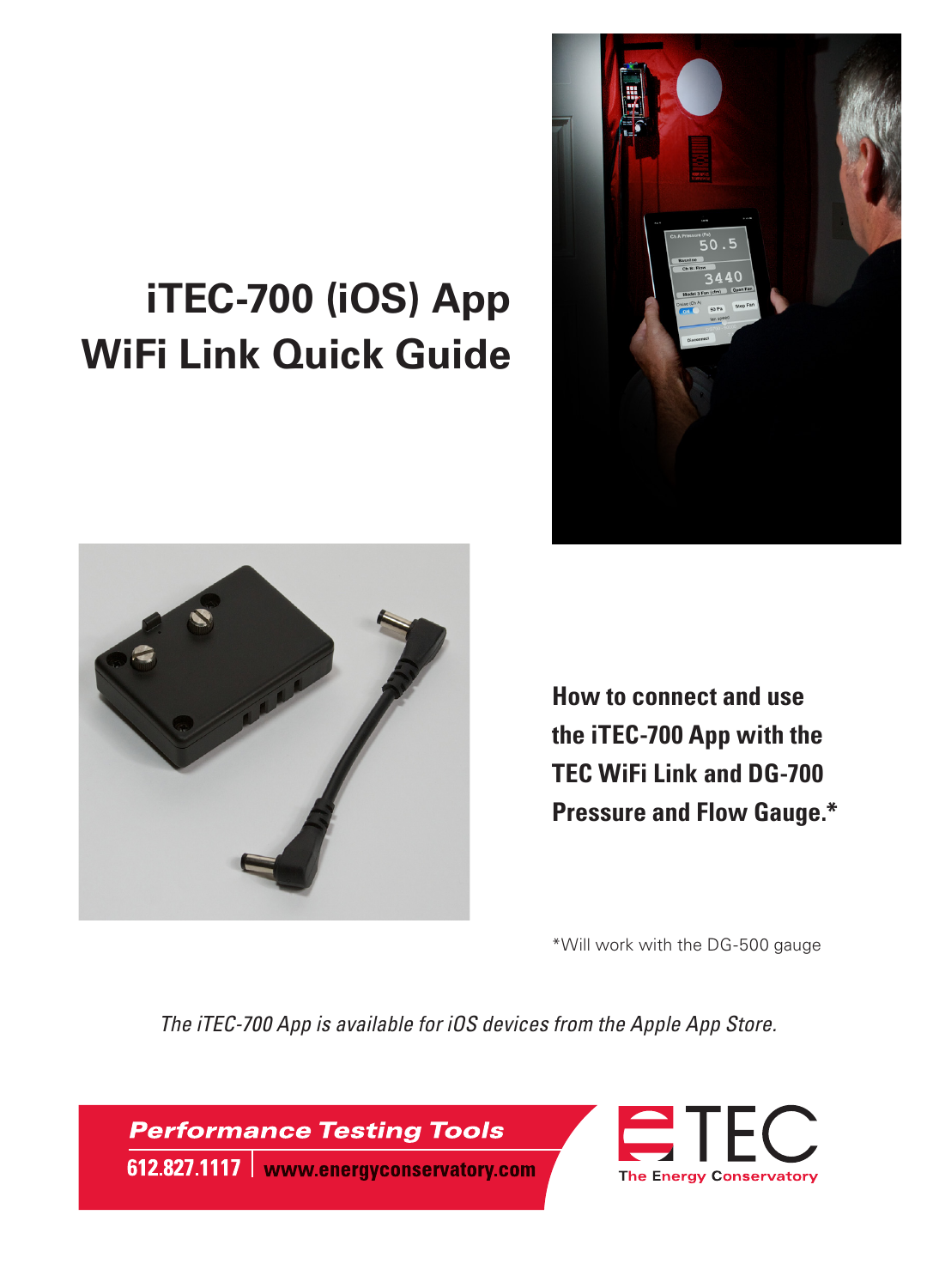# **iTEC-700 (iOS) App – WiFi Link Quick Guide**

1. First connect your iOS device to the TEC WiFi Link network (see **TEC WiFi Link Quick Guide**). Open the iTEC-700 App and click on the **Connect** button at the bottom left side of the main App screen. The App will search for a DG-700 gauge using the wireless network that the mobile device is currently connected to. If a single gauge is found, the App will automatically connect with the gauge. If multiple gauges are found (this can only happen when using **Router Mode**), the App will provide a list of available gauges - click on the one you want. Once the App and gauge are connected, the gauge serial number and battery voltage will display at the bottom of the screen and the App will begin displaying readings from the gauge.

*Note: Once the communication link has been established between the iTEC-700 App and the gauge, light #3 on the TEC WiFi Link will turn on. The flashing yellow light #4 indicates data transfer between the App and the gauge. The DG-700 display will remain visible even though iTEC-700 is controlling the gauge.* 



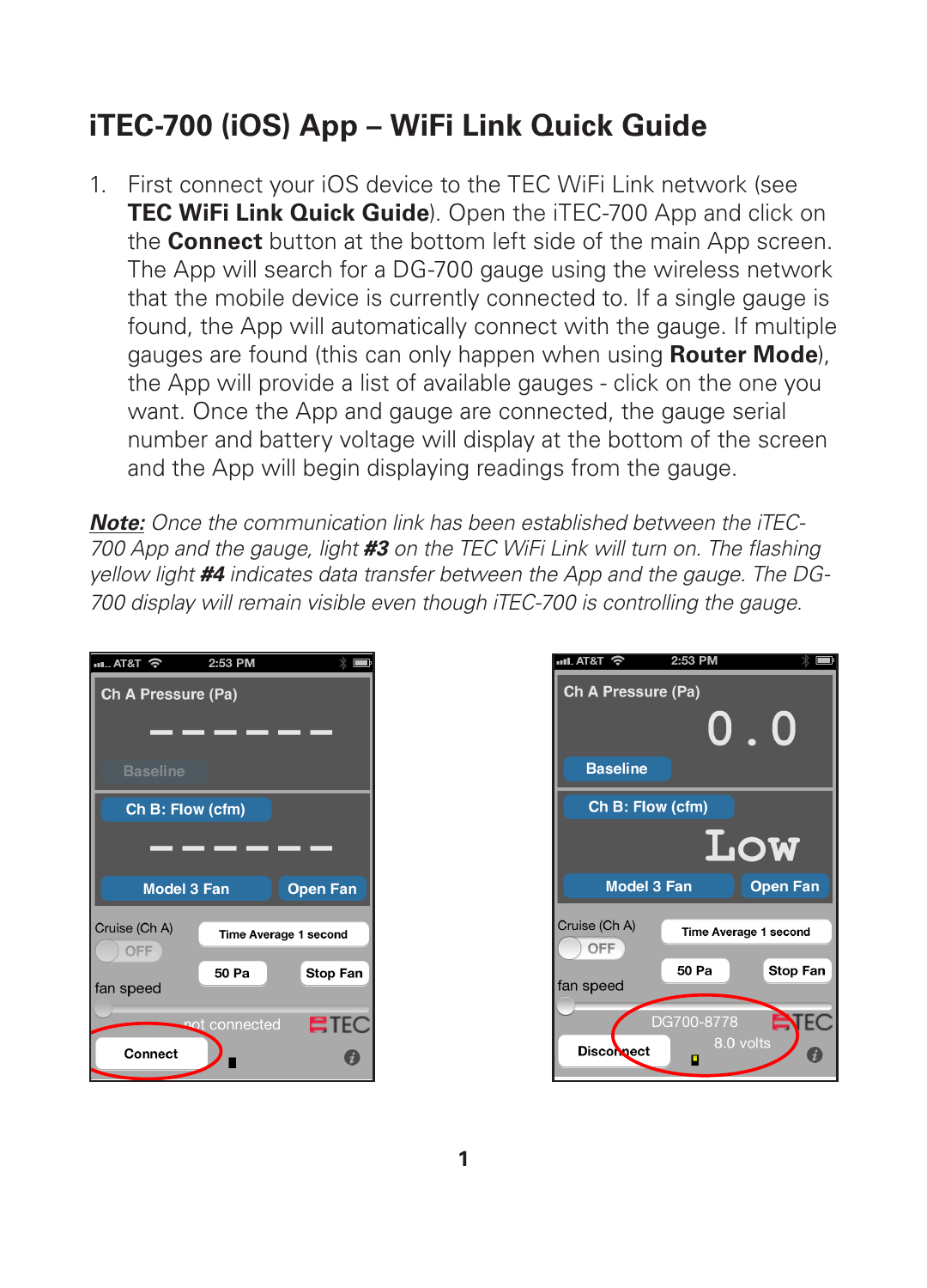- 2. If the App can't find a gauge to connect with, the **Connect** button will not appear and the App will continuing searching. Possible reasons for the **Connect** button not appearing include:
	- Your mobile device is not connected to the TEC WiFi Link network (TEC WiFi Link configured to **AP Direct Connect Mode)**.
	- The TEC WiFi Link or DG-700 are not powered on.
	- Your mobile device is not connected to the specified Router (TEC WiFi Link configured to **Router Mode**).
	- Your mobile device is out of range of the TEC WiFi Link network or Router.

| $-$ T&T $\approx$<br>3:20 PM<br>Ch A Pressure (Pa) |                                                             |
|----------------------------------------------------|-------------------------------------------------------------|
| $-50$ . $0$                                        | Ch A pressure reading.                                      |
| <b>Baseline</b>                                    | Ch A Baseline feature.                                      |
| Ch B: Flow (cfm)                                   | Ch B Mode setting.                                          |
| 1284                                               | Ch B reading.                                               |
| Model 3 Fan<br><b>Ring A</b>                       | Device and Config settings.                                 |
| Cruise (Ch A)<br>Time Average 1 second             | Time Average setting.                                       |
| ON.<br>Stop Fan<br>50 Pa                           | Cruise Control settings (cruises on Ch A pressure reading). |
| fan speed<br><b>ETEC</b><br>DG700-8778             | Manual fan speed slider.                                    |
| 7.6 volts<br><b>Disconnect</b><br>$\boldsymbol{0}$ | Press i for iTEC-700 Settings screen.                       |
|                                                    | Disconnect App from gauge.                                  |

#### **iTEC-700 Main Screen**

## **A few suggested applications for the i-TEC-700 App**

**• Combustion Safety testing:** Set up the DG-700 with TEC WiFi Link in the combustion appliance zone (CAZ). Use **Ch A** to measure CAZ pressure WRT to outside (**Ch A Input tap** open to the CAZ, and **Ch A Ref** tap connected to outside). **Ch B** can also be set to simultaneously measure draft for natural drafting appliance (**Ch B Input** tap connected to a static pressure probe inserted into the appliance vent, and **Ch B Ref** tap open to the CAZ).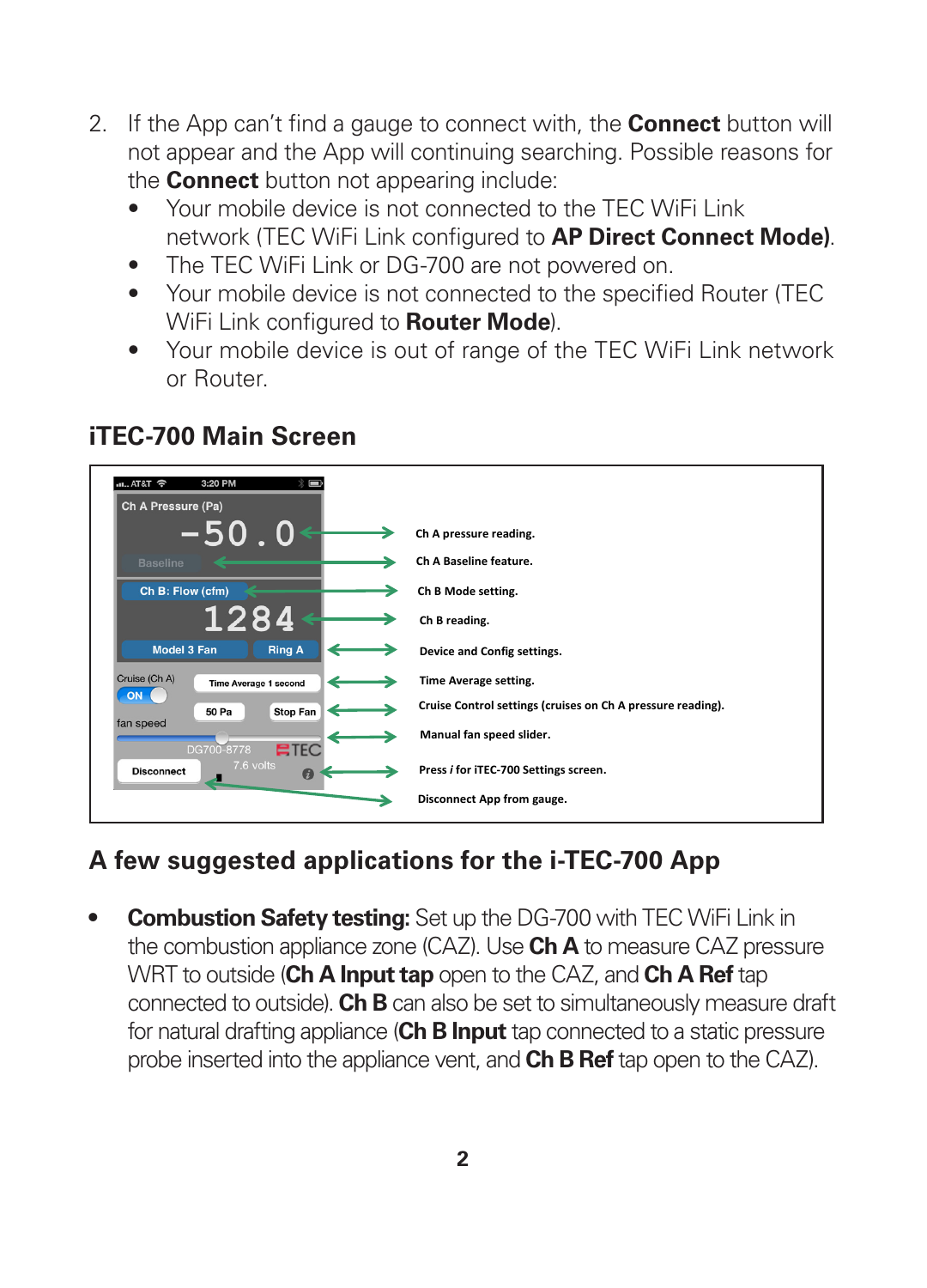You can now walk around the house with your mobile device running the iTEC-700 App and monitor the CAZ pressure while you turn exhaust devices on and off, and open and close doors. You can use the Baseline feature on **Ch A** to zero out the **Ch A** CAZ reading before turning on the exhaust devices. If you are also using **Ch B** to monitor appliance draft, be sure the **Ch B** Mode is set to pressure.

- **Duct Leakage to Outside testing:** Set up the DG-700 with TEC WiFi Link at the Blower Door (standard fan and gauge set up). Take your mobile device running the iTEC-700 App to the Duct Blaster® system that is set up to pressurize (or depressurize the duct system). Use iTEC-700 to control the Blower Door (cruise to 25 Pa) while you manually control the Duct Blaster® system to cruise "zero".
- **• Control the Blower Door Fan Remotely:** Set up the DG-700 with TEC WiFi Link at the Blower Door (standard fan and gauge set up). Use iTEC-700 to control the Blower Door fan (cruise to 50 Pa) to periodically check CFM reduction achieved by your airsealing measures. You can also inspect your air sealing details with smoke without having to crawl down from the attic to turn on the Blower Door fan.

## **Configuration Options for the TEC WiFi Link**

*iTEC-700 Settings/Configure Screens*

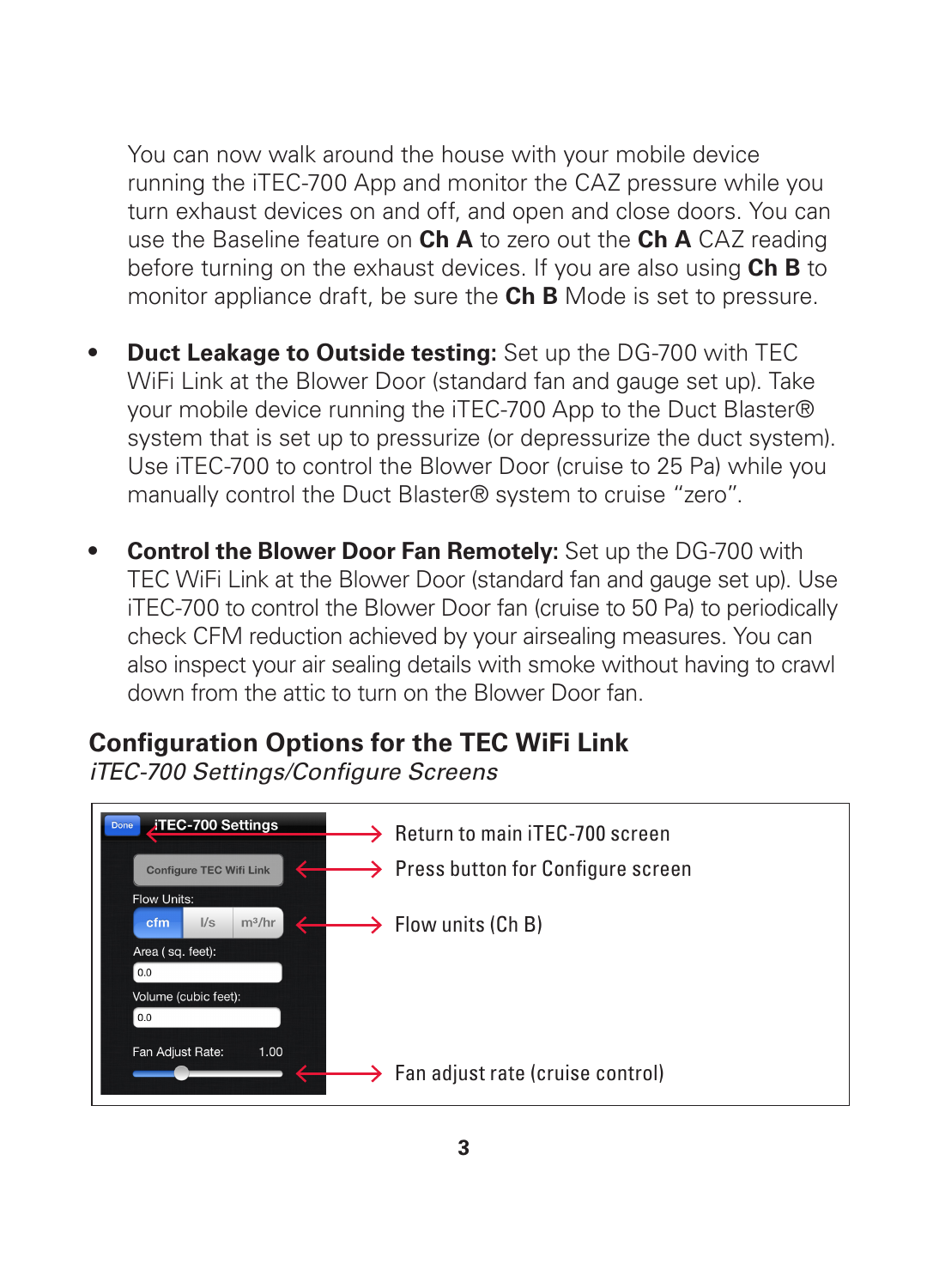| <b>Configure TEC Wifi Link</b><br>Done<br>DG700-38084                  | Return to settings screen                                                                          |
|------------------------------------------------------------------------|----------------------------------------------------------------------------------------------------|
| AP Channel: (1-11)                                                     | $\longrightarrow$ Change AP Direct Connect Mode channel                                            |
| Connect To Router:<br>OFF.<br>SSID<br>Password<br><b>Show Password</b> | $\longrightarrow$ Enable router mode<br>$\rightarrow$ Router SSID<br>$\rightarrow$ Router password |
| <b>Apply</b>                                                           | $\rightarrow$ Apply settings                                                                       |

# **How to Set-Up the TEC WiFi Link in Router Mode**

- 1. Connect your mobile device to the TEC WiFi Link in **AP Direct Connect Mode.**
- 2. Run the iTEC-700 App and connect to the gauge.
- 3. Go to the Settings screen (press the *i* on the Main screen).
- 4. Go to the Configure screen (press the **Configure TEC WiFi Link** button).
- 5. Enable **Router Mode** (turn on the **Connect To Router** button).
- 6. Enter the Router SSID and Password (these must match the SSID and Password for the Router you will connect to).
- 7. Press the **Apply** button. The TEC WiFi Link is now in **Router Mode.**
- 8. The TEC WiFi Link will now begin searching for the Router that you specified in the Configure screen. Light **#2** will blink until the TEC WiFi Link finds the Router and connects to it (then light **#2** will turn on solid).
- 9. If you wish to re-connect to this gauge using **Router Mode**, you will need to close the App, connect your mobile device to the specified Router network, re-open the App and connect to the gauge.
	- **4**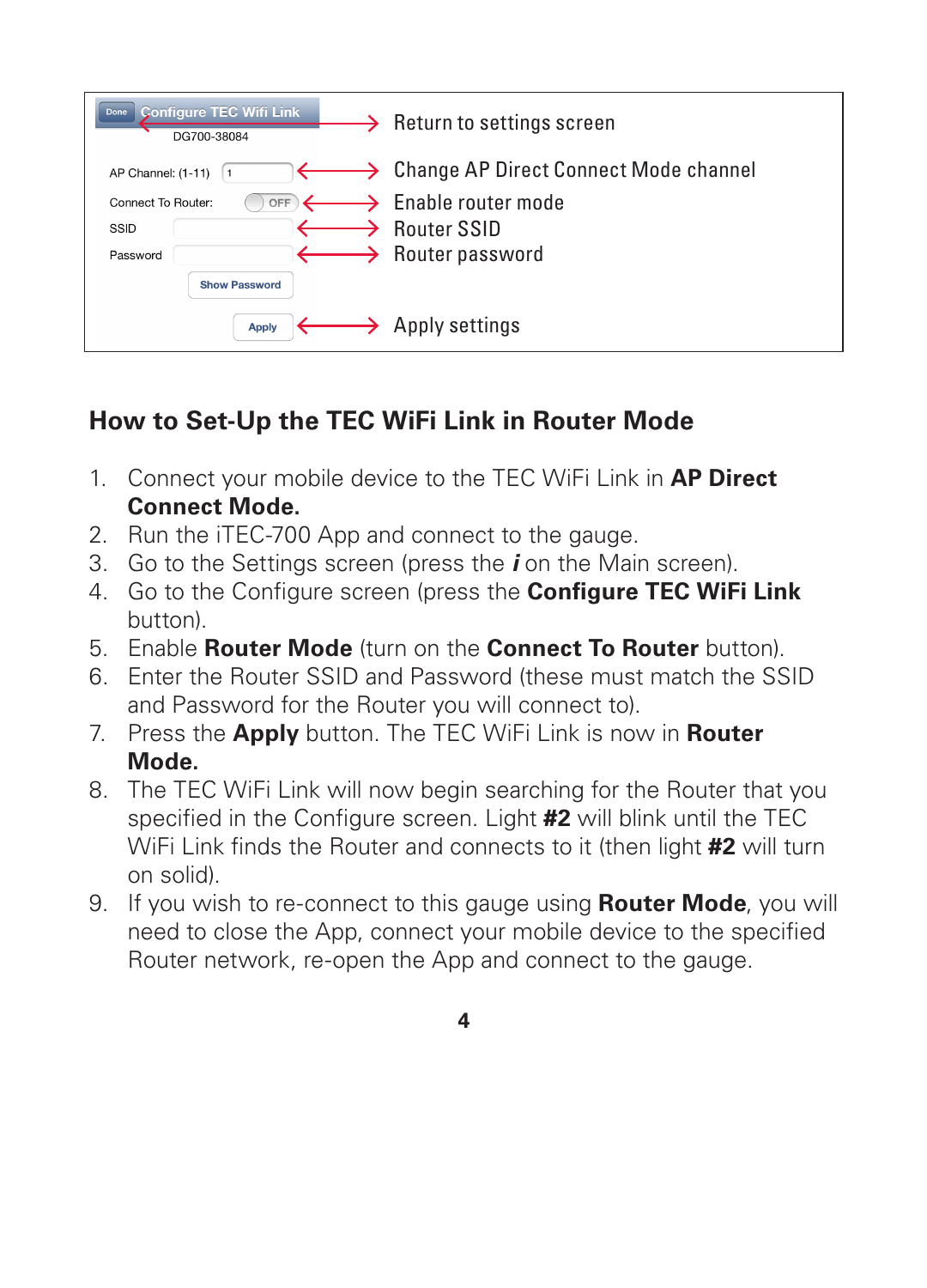#### **How to Re-Configure the TEC WiFi Link back to AP Direct Connect Mode from Router Mode**

There are two methods to re-configure the TEC WiFi Link back to **AP Direct Connect Mode.**

#### **Method 1**

- 1. Power on the TEC WiFi Link and the DG-700 gauge.
- 2. Press and hold button **A** on the TEC WiFi Link for 5 seconds. All 4 lights will begin flashing. When you release button **A**, the TEC WiFi Link will restart in **AP Direct Connect Mode** along with the default password/security key of *tecwifi12* (this will also clear the **Router Mode** SSID and Password).

#### **Method 2**

- 1. Connect your mobile device to the specified Router network.
- 2. Run the iTEC-700 App and connect to the gauge.
- 3. Go to the Settings screen (press the *i* on the Main screen).
- 4. Go to the Configure screen (press the **Configure TEC WiFi Link** button).
- 5. Disable **Router Mode** (turn off the **Connect To Router** button).
- 6. Press the **Apply** button. The TEC WiFi Link is now in **AP Direct Connect Mode.**
- 7. If you wish to re-connect to this gauge using **AP Direct Connect Mode,** you will need to close the App, connect your mobile device to the TEC WiFi Link network, re-open the App and connect to the gauge.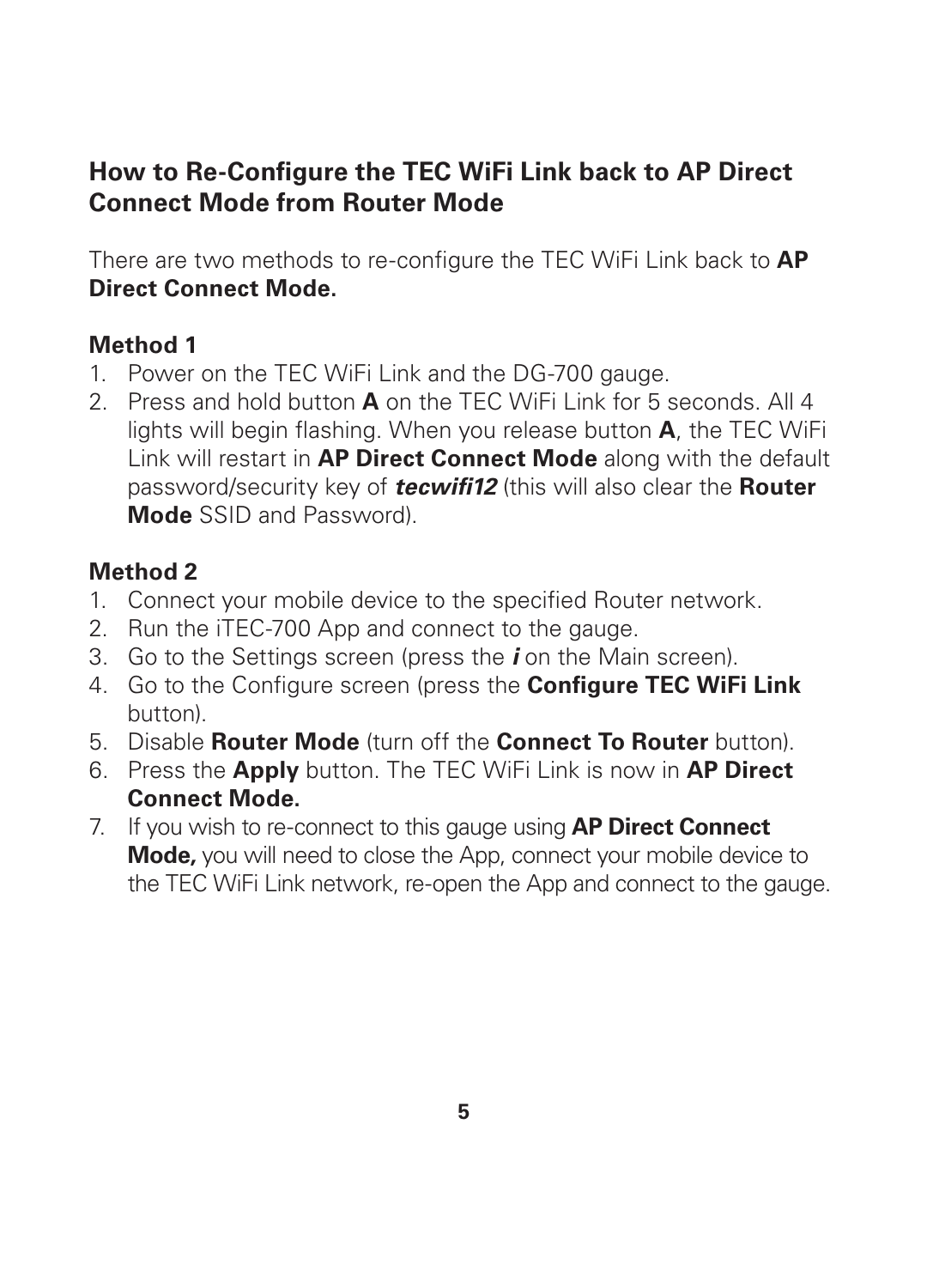#### **How to Change the AP Direct Connect Mode Network Channel**

There are two methods to change the network channel being used for **AP Direct Connect Mode.** 

#### **Method 1**

- 1. Power on the TEC WiFi Link and the DG-700 gauge.
- 2. Briefly press button **A** on the TEC WiFi Link. The current network channel will jump up by 5 channels within the allowed channel frequencies of 1 to 11 (e.g. channel 1 to channel 6, or channel 6 to channel 11, or channel 11 to channel 5, etc).

#### **Method 2**

- 1. Connect your mobile device to the TEC WiFi Link in **AP Direct Connect Mode.**
- 2. Run the iTEC-700 App and connect to the gauge.
- 3. Go to the Settings screen (press the *i* on the Main screen).
- 4. Go to the Configure screen (press the **Configure TEC WiFi Link**  button).
- 5. Enter a new channel number in the **AP Channel** field (in the United States, channel selection should be limited to channels 1 through 11).
- 6. Press the **Apply** button.
- 7. The TEC WiFi Link will now use the updated network channel.

*The iTEC-700 App is available for iOS devices from the Apple App Store*